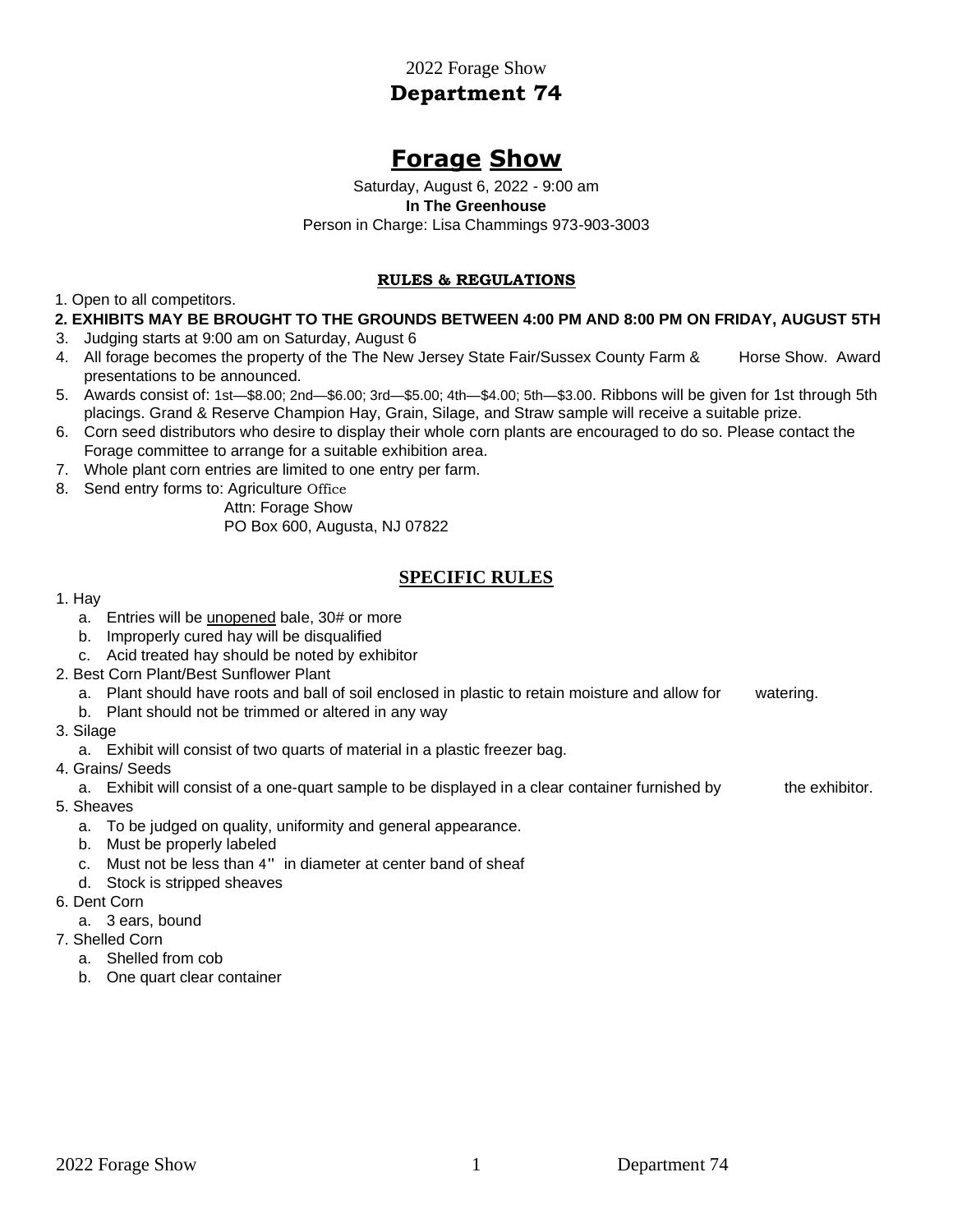## 2022 Forage Show

## **SECTION COR - CORN PLANT**

#### CLASS NUMBER with description

**1. Best Corn Plant;** single class, judging to be based on height and diameter of stalk, number and size of ears and ear to stalk ratio.

## **SECTION SUN – SUNFLOWER PLANT**

CLASS NUMBER with description

1. Best sunflower plant with a flower; single class judging based on best example of a sunflower plant with flower.

## **SECTION EAR - Dent Corn**

CLASS NUMBER with description

**1. Yellow Hybrid 2. Open Pollinated Corn** 

### **SECTION GRA - Miscellaneous Grain Crop**

CLASS NUMBER with description

**1. Barley 2. Buckwheat 3. Rye 4. Any other named variety not listed** 

## **SECTION OIL – Oil Seed**

CLASS NUMBER with description

- 1. Sunflower
- 2. Niger

## **SECTION HAY - Hay**

CLASS NUMBER with description

1. **First Cutting Alfalfa** 90% or more 2. **Second Cutting Alfalfa** 50 - 90%

- 3. **Mixed Legumes -** 50% + legume, not more than 50% any legume
- 4. **Light Mixed:** 10 50% Alfalfa
- 5. **Light Mixed:** 10 50% other legume
- 6. **First cutting grass -** less than 10% legume.
- 7. **Second or third cutting grass hay -** less than 10% legume 8. **Clover** 50 +

## **SECTION OAT - Oats (grain)**

CLASS NUMBER with description

**1. Any Named Variety -** placing to be based on entry that is the best example of its variety.

## **SECTION SCO - Shelled Corn**

CLASS NUMBER with description

**1. Any hybrid variety or variety yellow 2. Any hybrid variety or variety white** 

## **SECTION SHE - Sheaves**

CLASS NUMBER with description

**1. Any Type -** placing to be determined by the best representation of variety of grain.

## **SECTION SIL - Silage**

#### CLASS NUMBER with description

#### **1. Corn Silage 2. Grass Silage**

- 3. **Mixed Silage -** 50 90% legume
- 4. **Summer Annuals -** Oatlage, ryelage, sorghum, Sudan
- 5. **High Moisture Corn**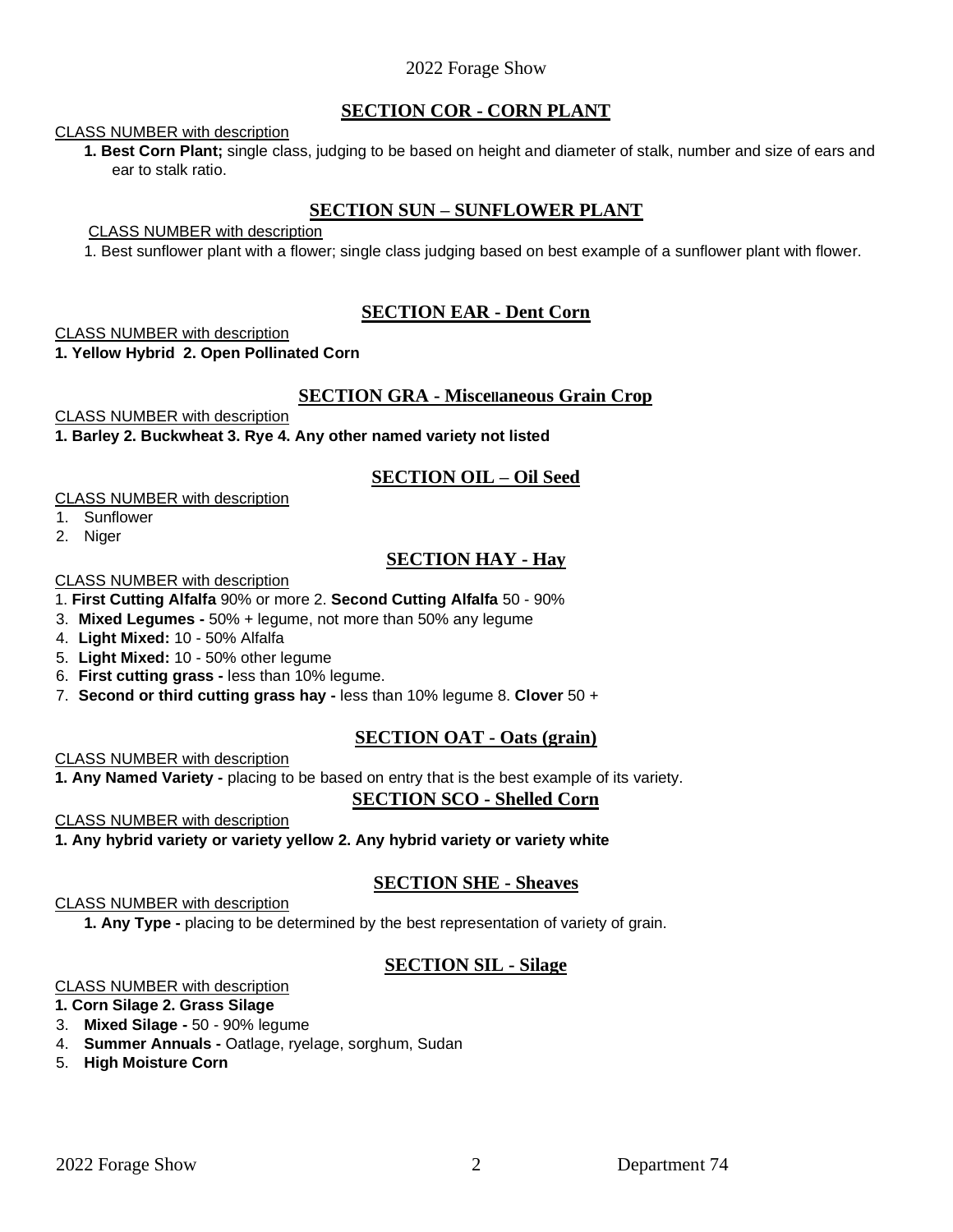## 2022 Forage Show **SECTION SOY - Soybeans (grain)**

#### CLASS NUMBER with description

#### **1. Soy any named variety**

#### **SECTION STR - Straw**

CLASS NUMBER with description

**1. Mature Rye Straw 2. Wheat Straw 3. Barley Straw 4. Oat Straw** 

### **SECTION WHE -Soft Red Winter Wheat (grain)**

#### CLASS NUMBER with description

**1. Any Named Variety -** placing to be based on entry that is the best example of its variety.

#### **SECTION CHA - Champions**

#### CLASS NUMBER with description

**1. Champion/ Reserve; Grain 2. Champion/ Reserve; Hay 3. Champion/ Reserve; Silage 4. Champion/ Reserve; Straw** 

5. **Best Display;** an appropriate award will be given to the best entry from one exhibitor who has an entry in each of the above classes.

# **THE NEW JERSEY STATE FAIR® / SUSSEX COUNTY FARM & HORSE SHOW**

DEPARTMENT 47 – OPEN POULTRY SHOW DEPARTMENT 74 – OPEN FORAGE SHOW **Entry Form**  PLEASE TYPE OR PRINT CAREFULLY! FILL IN EVERYTHING - INCOMPLETE, INCORRECT AND/OR UNREADABLE FORMS WILL BE RETURNED. USE A SEPARATE ENTRY FORM FOR EACH DEPARTMENT.

## *MUST BE A SEPARATE FORM FOR EACH ENTRANT!*

**Send completed form to:** 

**New Jersey State Fair® /Sussex County Farm & Horse Show; PO Box 600, Augusta, NJ 07822** 

I have read and agree to the rules and regulations as set forth by the IAFE. I agree to leave my exhibit(s) on display until 5:00 pm the last Saturday of the fair

| Signature: __________                                              |           |                                                                                              |
|--------------------------------------------------------------------|-----------|----------------------------------------------------------------------------------------------|
|                                                                    |           | (owner, exhibitor, fitter, trainer, or absolutely responsible person and guardian or parent) |
|                                                                    |           | Age (if under $18$ ) ______                                                                  |
|                                                                    |           | New Address? $\sqcap$ Yes $\sqcap$ No                                                        |
| Town                                                               | State Zip | Did you exhibit last year? $\Box$ Yes $\Box$ No                                              |
| Phone Number ( and )                                               |           |                                                                                              |
| <b>Payment method</b> ()Cash ()Check made payable to NJ State Fair |           |                                                                                              |
| 2022 Forage Show                                                   | 3         | Department 74                                                                                |